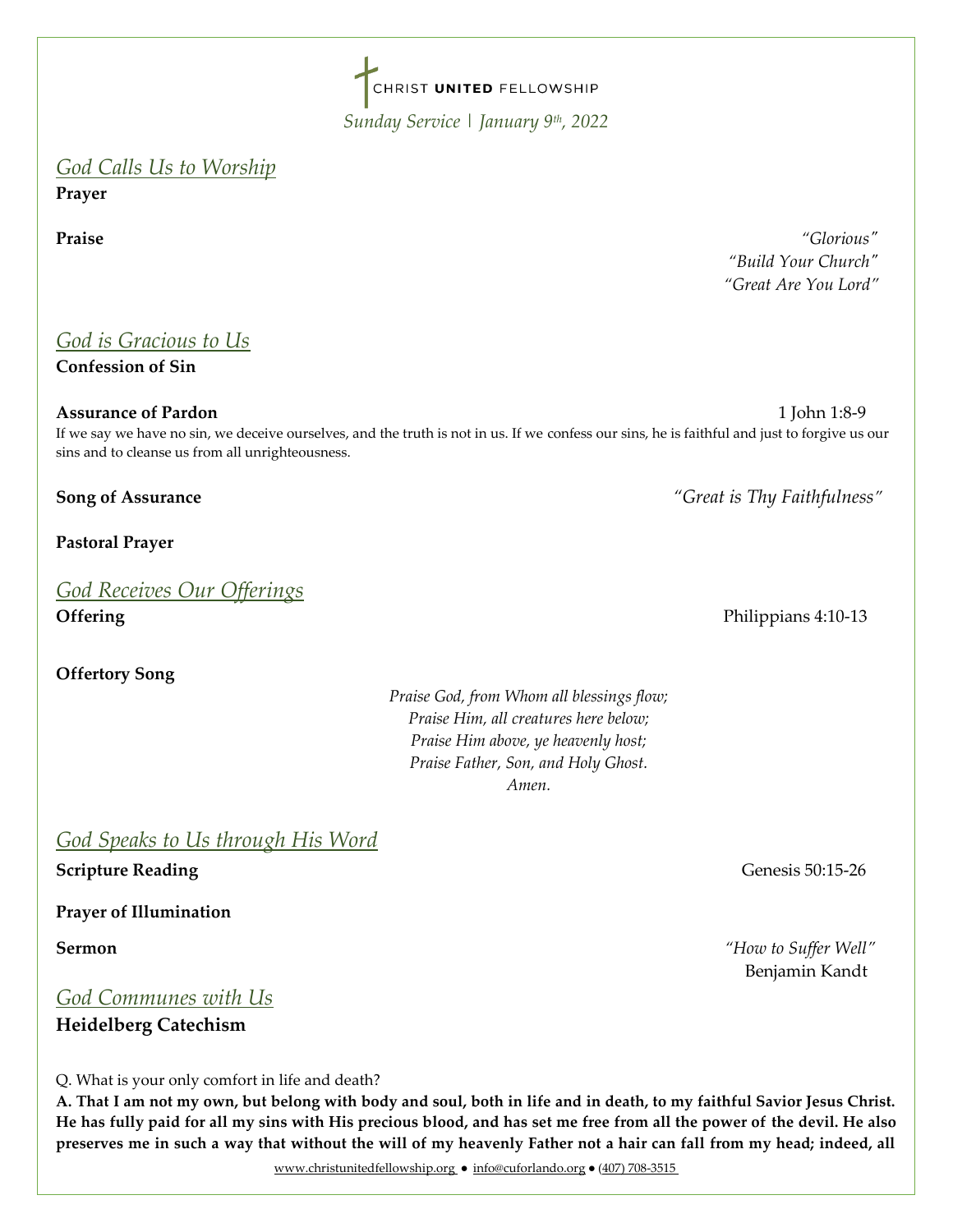# CHRIST UNITED FELLOWSHIP

#### *Sunday Service | January 9th , 2022*

**things must work together for my salvation. Therefore, by His Holy Spirit He also assures me of eternal life and makes me heartily willing and ready from now on to live for Him.**

Q. What do you need to know in order to live and die in the joy of this comfort?

**People: Three things: First, how great my sins and misery are; second, how I am delivered from all my sins and misery; third, how I am to be thankful to God for such deliverance.**

**Lord's Supper**

**Song of Response** *"Tis So Sweet to Trust in Jesus"* 

### *God Sends Us Out with His Blessing*

2 Corinthians 13:14

The grace of the Lord Jesus Christ and the love of God and the fellowship of the Holy Spirit be with you all.

#### **Announcements**

**Checkout a Life Group!** Visit a life group: On Wednesdays: 630pm Lake Como/SODO (Taulbee), South (Adams) and Thursdays, 7 PM - Lake Underhill (Crissey), The West Group (Luciano). Visit **<https://christunitedfellowship.org/group-finder/>**

**Visitors & Connection Cards –** Please text **"Hi"** to **407-584-9155** to fill out our connection card online. Or scan the QR Code below



**Meeting for Parents with kids in the Ark (aged 5 to 5th grade) –** Today, after service.

**Church Anniversary/Birthday –** January 23rd

**Connection Sunday** – January 30th

**We want to hear from you. Take advantage of our text number 407-584-9155. Text any of the following KEYWORDS**

- **Give –** to donate
- **Hi –** for our connection card
- **Pray –** to share a prayer request
- **Serve –** to sign up to serve
- **Life –** to find out about life groups

**Opportunities to serve at CUF.** There are serving opportunities in the nursery, children's church, check-in, the media team, communications, and set-up. Find an opportunity that's fit for you, visit **<https://christunitedfellowship.org/serve/>**.

**Let us know how we can pray for you**. Please visit **<http://christunitedfellowship.org/prayer-requests/>**, email us [info@cuforlando.org](mailto:info@cuforlando.org) or text **"Pray"** to **407-584-9155**

#### **Our Staff**

**Mike Aitcheson**—Pastor (**[mike@cuforlando.org\)](mailto:mike@cuforlando.org) Cal Reaves**—Director of Music and Communications (**[cal@cuforlando.org\)](mailto:cal@cuforlando.org) Colton Allen** – Pastoral Resident (**[colton@cuforlando.org\)](mailto:colton@cuforlando.org) Greg Hersey**—Director of Operations (**[greg@cuforlando.org](mailto:greg@cuforlando.org)** )

www.christunitedfellowship.org ●  info@cuforlando.org ● (407) 708-3515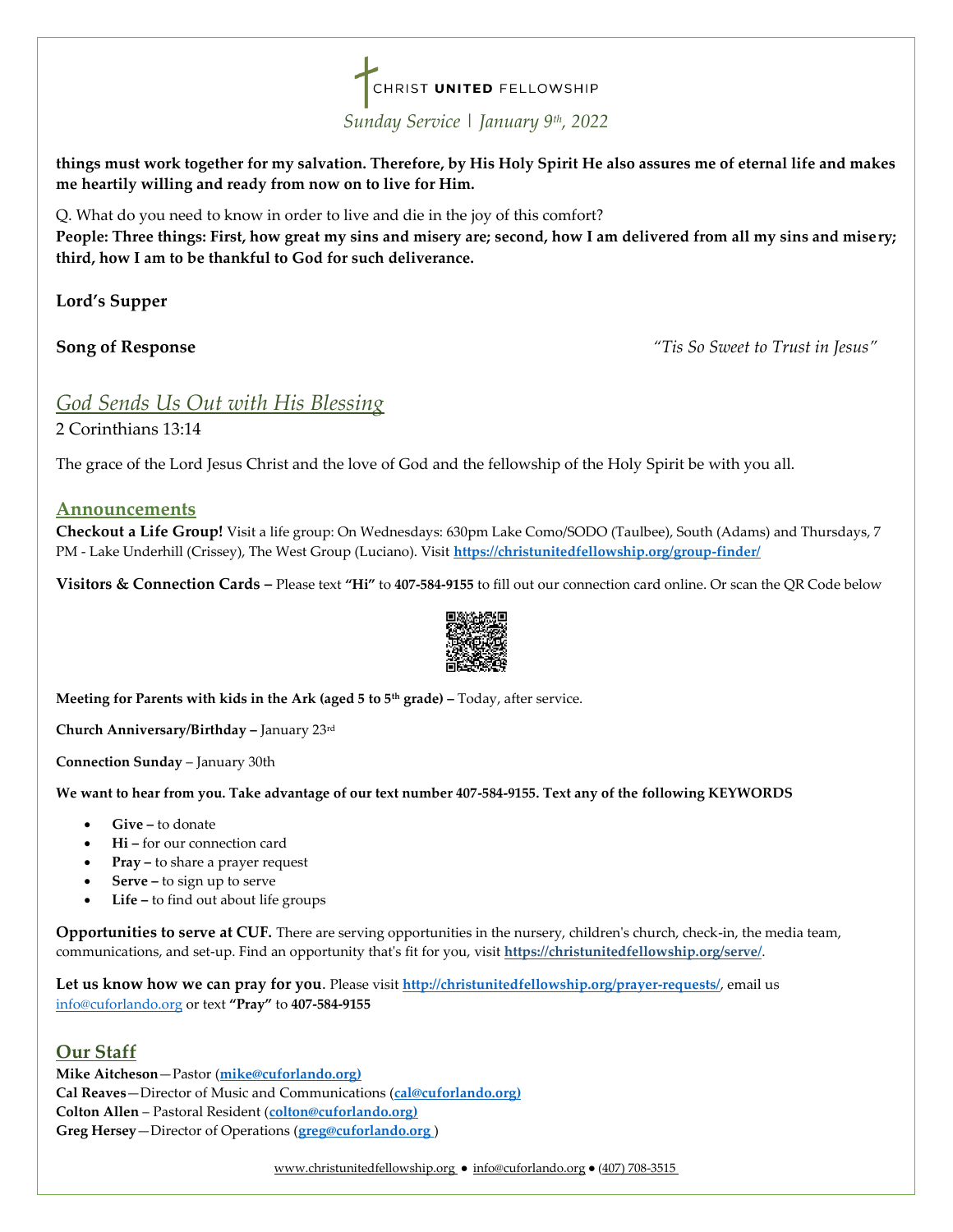CHRIST UNITED FELLOWSHIP

*Sunday Service | January 9th , 2022*

#### **Our Church**

**Vision**—to be a gospel centered diverse church where anyone is welcome to come experience, be transformed by, and share the love of Christ. **Mission**—to extend the kingdom of God by making disciples in Orlando and beyond.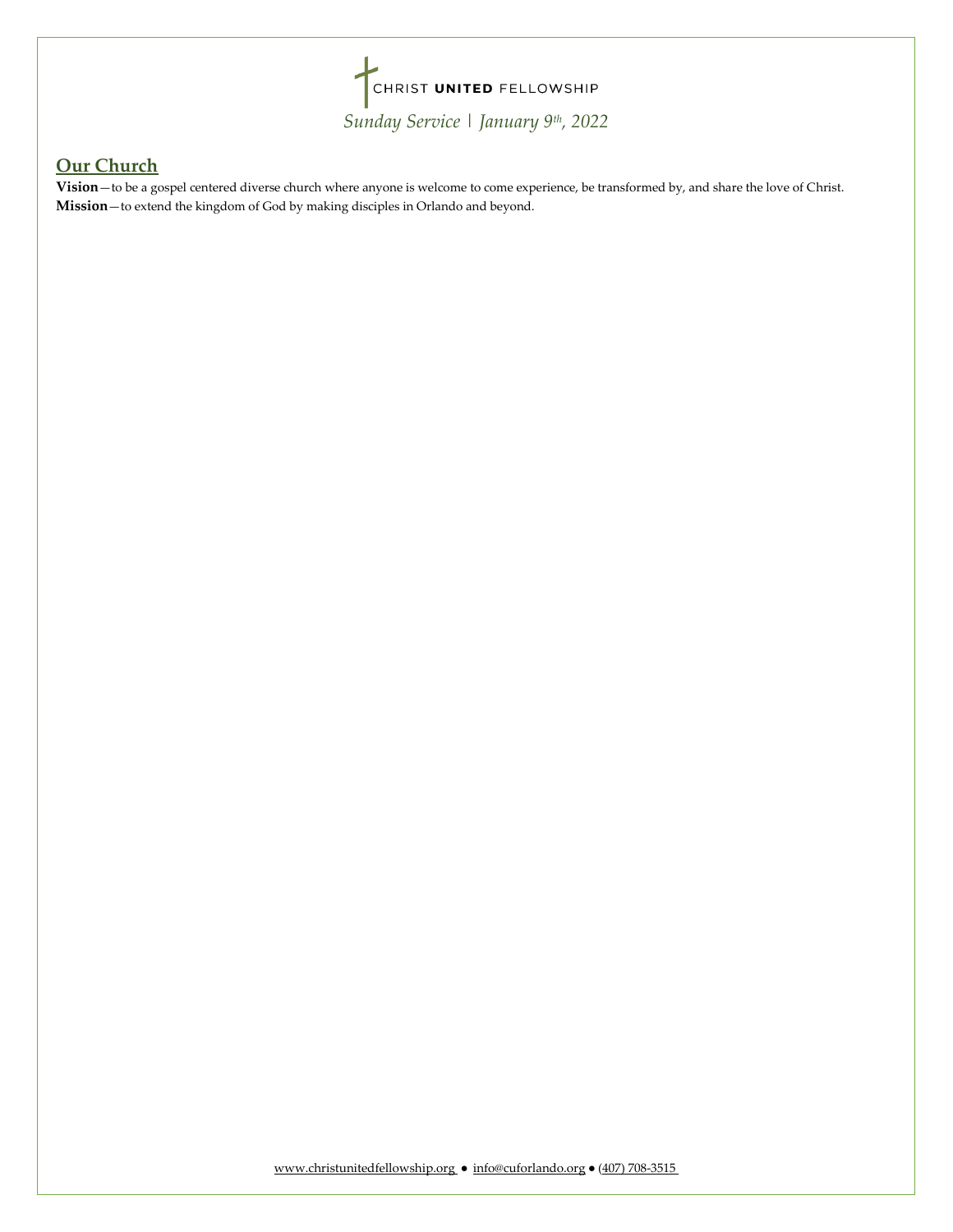# **Life [Lyrics, 130 bpm, 4/4]**

**[William McDowell] by Ricardo Sanchez, Aaron Lindsey, Israel Houghton, and William McDowell**

**Intro×3, V1, V2, C, Inter, V3, V4, C, Inter, V5, C×2, Inst×2, B×4, Inter×2, C×2, Breakdown, Outro, E**

### **Verse 1**

When I think of Your goodness And Your loving kindness And I know Your grace is giving me life Giving me life

## **Verse 2**

When I see Your favor over me I'm grateful And I know my Savior's giving me life Giving me life

### **Chorus 1**

(He's giving me) life exceedingly life abundantly Overflowing overwhelming more than I could dream (You're giving me life)

### **Verse 3**

Now I believe You're for me and I can see new mercies Waiting for me every morning Giving me life giving me life

### **Chorus 2**

Life sufficiently life eternally Overflowing overwhelming more than I could dream You're giving me

### **(Bridge)**

I've got the best life now Living the best life now I've got the best life now whoa oh Jesus I'm alive in you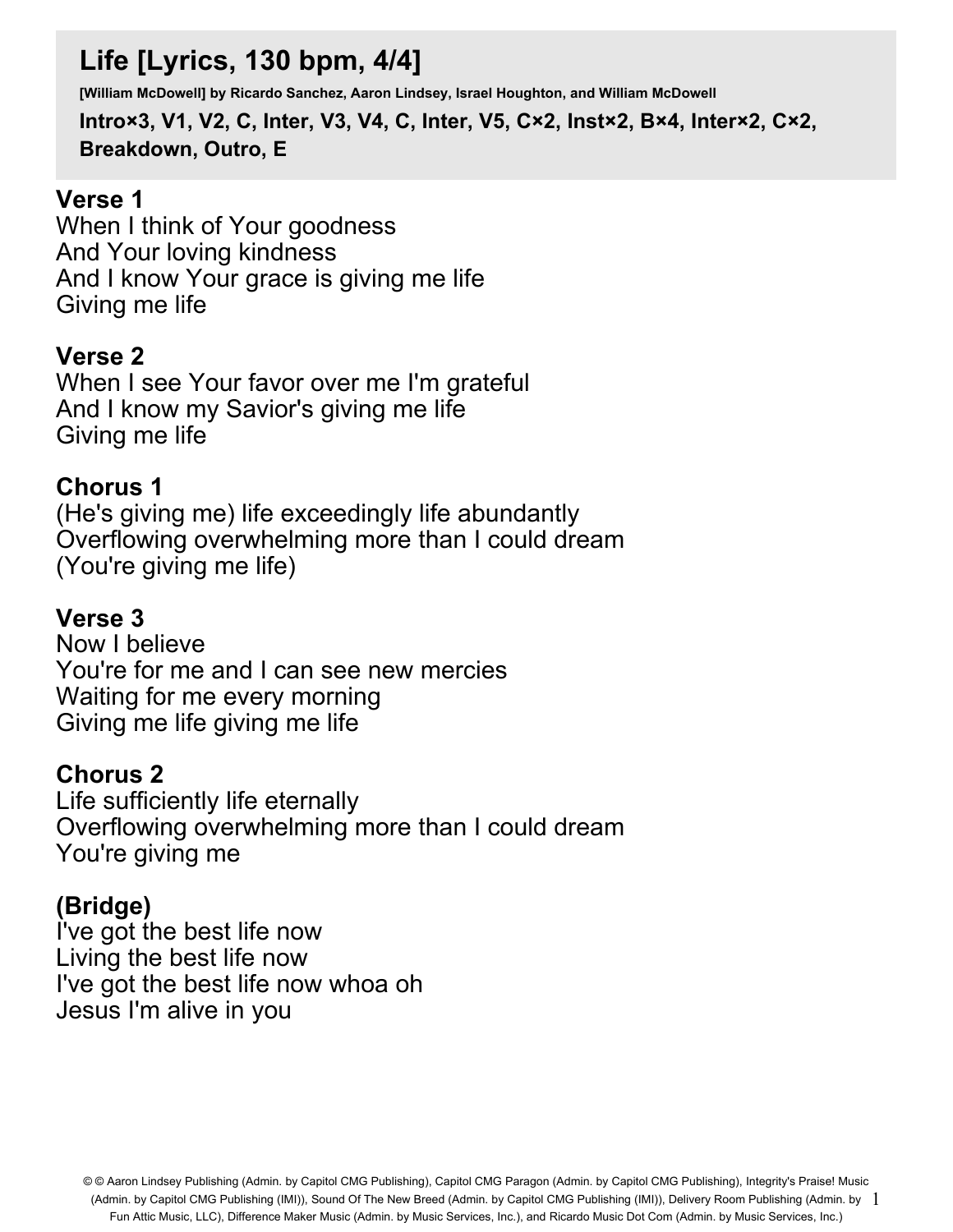# **Glorious [Lyrics, 146 bpm, 4/4]**

**[BJ Putnam] by BJ Putnam, Doug Engquist, Laurie Engquist, and Israel Houghton**

**Intro, C, Inter, V1, PC, C, Inter, V2, PC, C, Inst, B×3, Tag, Rf×2, C, Rf×4, Outro×2, E**

# **Chorus 1**

Glorious shout it out And glorious make it loud And Jesus we shout Your name Jesus we make Your praise glorious You are glorious

## **Verse 1**

My God You reign forever and ever How great Your name Your love remains forever and ever You stay the same

## **(Pre-Chorus)**

Shout it out shout it out If you know He's good Sing it out sing it out For the Lord is good Shout it out loud You are glorious

# **(Bridge)**

Shine Jesus You shine for all the world to see You are glorious (You are glorious) You are glorious (You are glorious)

# **(Vamp)**

Oh oh oh God You are glorious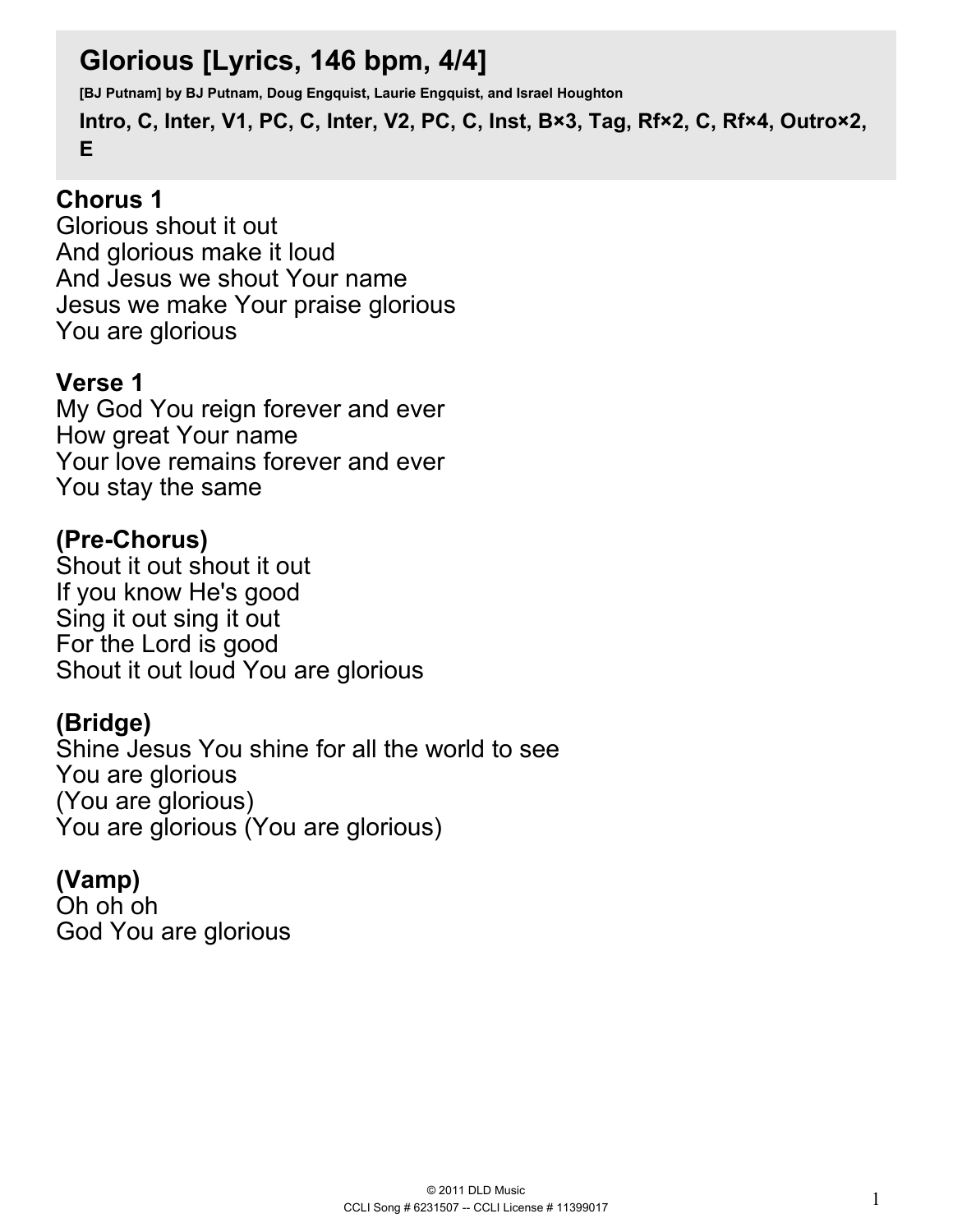# **Build Your Church [Lyrics, 89 bpm, 6/8]**

**[Elevation Worship] by Alton Buggs and Naomi Raine**

**Intro, V1, C, Turnaround×2, V2, C, Po×4, B1×2, B2×2, C, B1×2, B2, Inst×4, Inter×3, Rf×7, Outro×3, E**

## **Verse 1**

On Christ alone Our Chief Cornerstone No other foundation Can we build upon Not philosophy Nor the wisdom of man All other ground Is sinking sand

# **Chorus 1**

Upon this rock You build Your church And the gates of hell Will not prevail When we bind and loose We proclaim Your truth And in Jesus Name We will not fail

# **Verse 2**

**Crucified** Raised up from the dead Led captivity captive It is finished He gave us keys His authority Now we are joint-heirs Through the praise of His glory

# **Misc 1**

**(Bridge)** Build Your church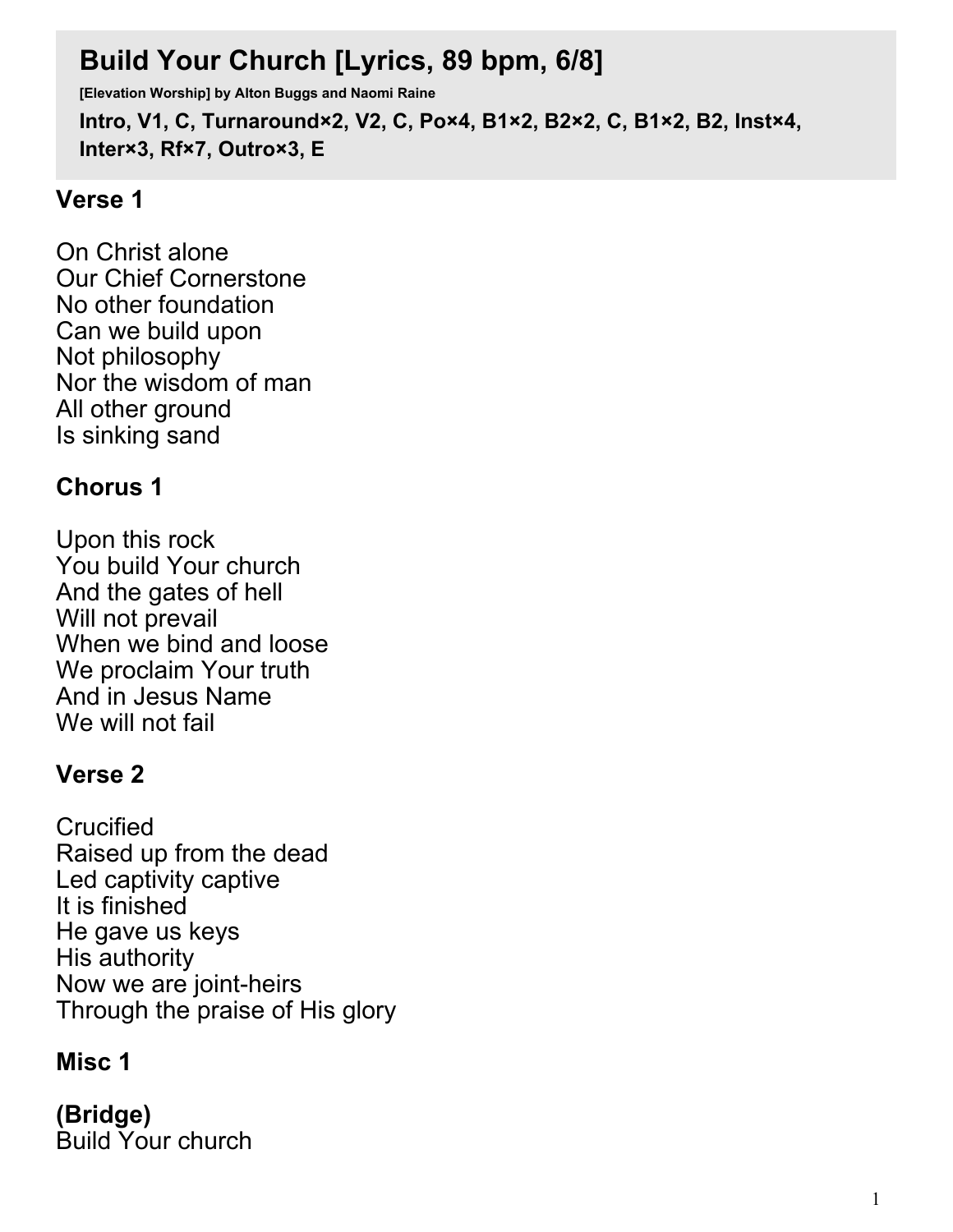**Build Your Church** - Intro, V1, C, Turnaround×2, V2, C, Po×4, B1×2, B2×2, C, B1×2, B2, Inst×4, Inter×3, Rf×7, Outro×3, E

Build Your church Build it from the ground up It's Your church Build Your church Build Your church Build it from the ground up We're Your church

2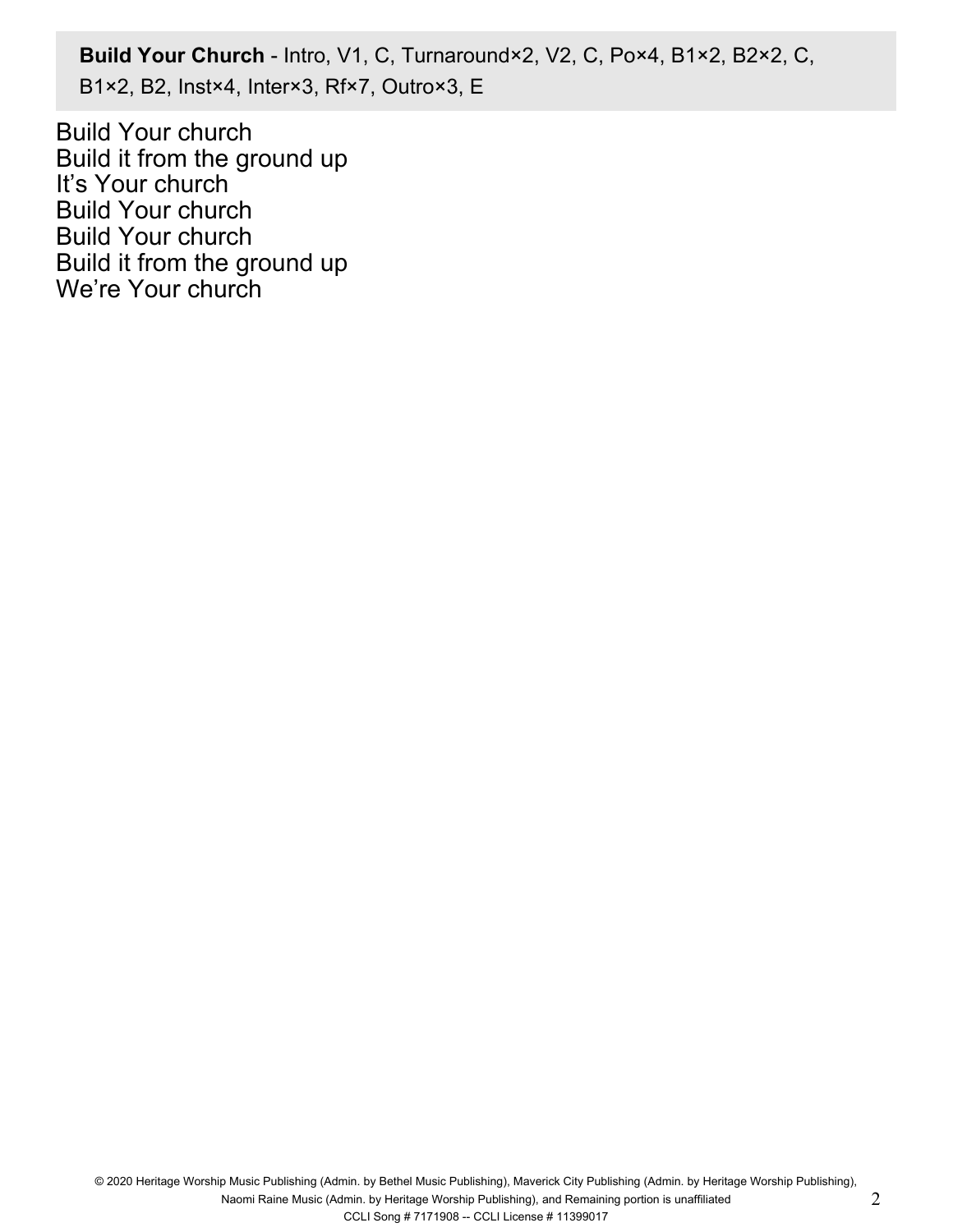# **Great Are You Lord [Lyrics]**

**[Default] by David Leonard and Leslie Jordan**

### **Verse 1**

You give life You are love You bring light to the darkness You give hope You restore ev'ry heart that is broken And great are You Lord

## **Chorus 1**

It's Your breath in our lungs So we pour out our praise We pour out our praise It's Your breath in our lungs So we pour out our praise to You only

### **Misc 1**

**(Bridge)** And all the earth will shout Your praise Our hearts will cry these bones will sing Great are You Lord **(REPEAT)**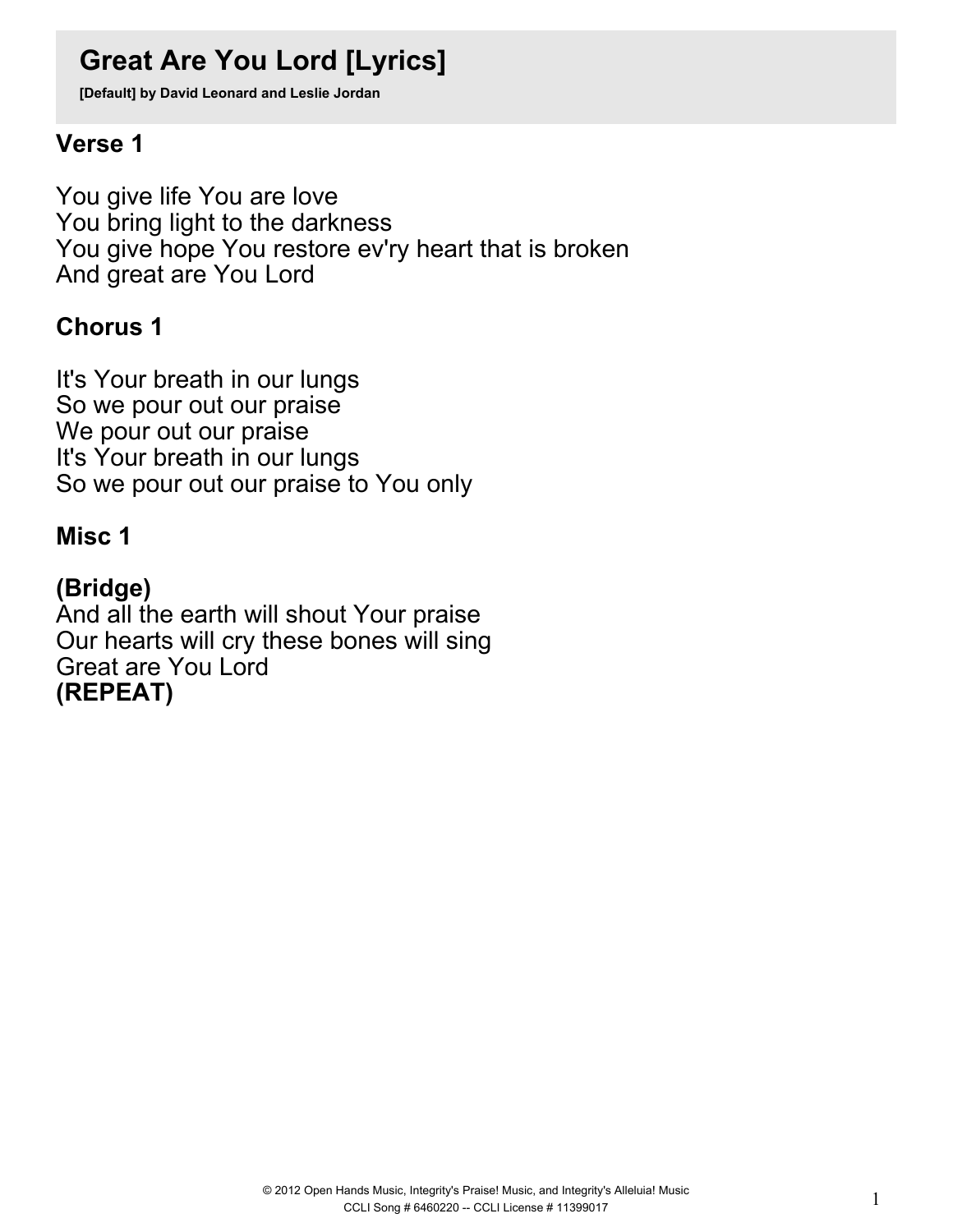# **Great Is Thy Faithfulness [Lyrics]**

**[Default Arrangement] by Thomas Obediah Chisholm and William Marion Runyan**

# **Chorus 1**

Great is Thy faithfulness Great is Thy faithfulness Morning by morning New mercies I see All I have needed Thy hand hath provided Great is Thy faithfulness Lord unto me

# **Verse 1**

Great is Thy faithfulness O God my Father There is no shadow Of turning with Thee Thou changest not Thy compassions they fail not As Thou hast been Thou forever wilt be

# **Verse 2**

Summer and winter And springtime and harvest Sun moon and stars In their courses above Join with all nature In manifold witness To Thy great faithfulness Mercy and love

# **Verse 3**

Pardon for sin And a peace that endureth Thy own dear presence To cheer and to guide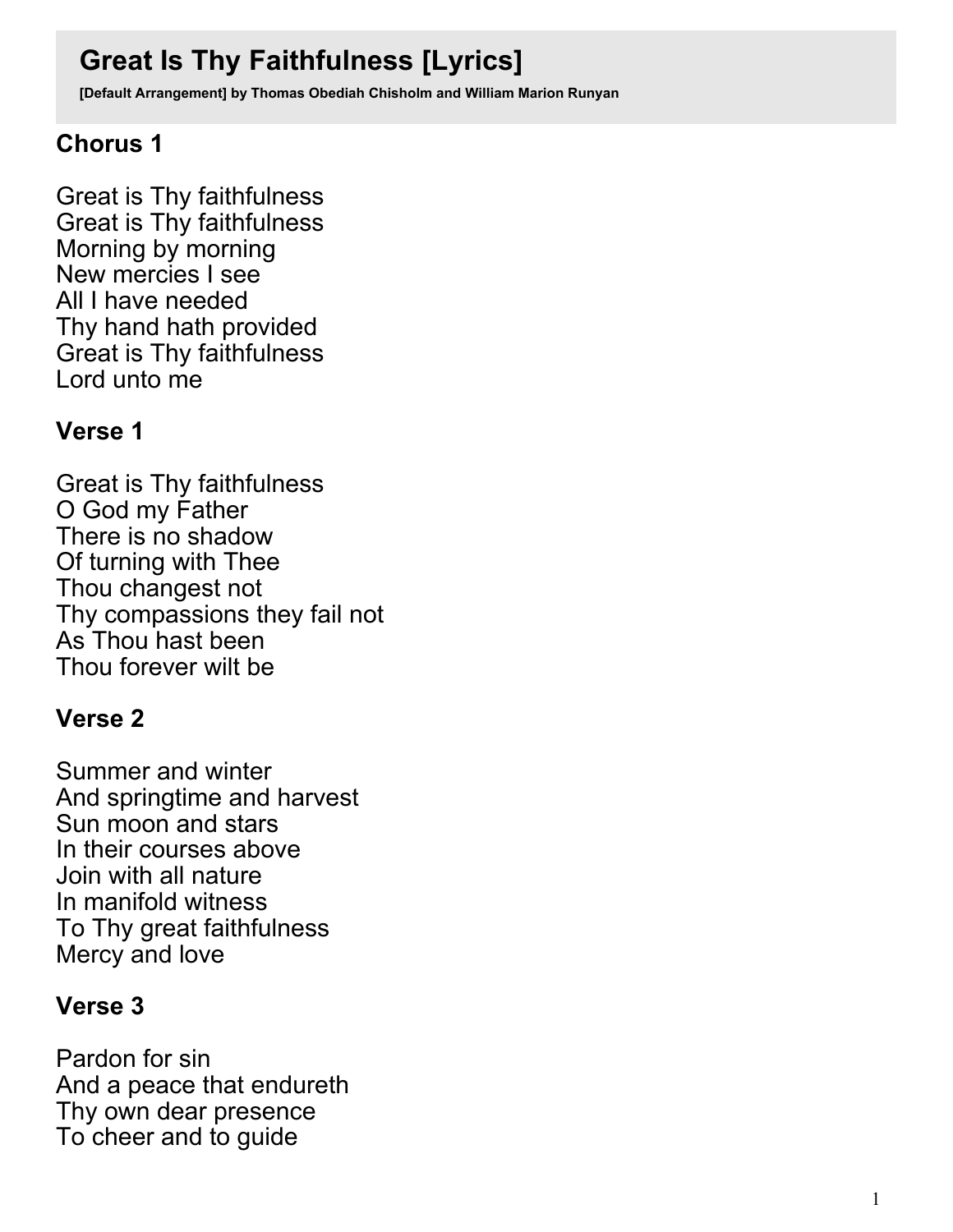### **Great Is Thy Faithfulness** -

Strength for today And bright hope for tomorrow Blessings all mine With ten thousand beside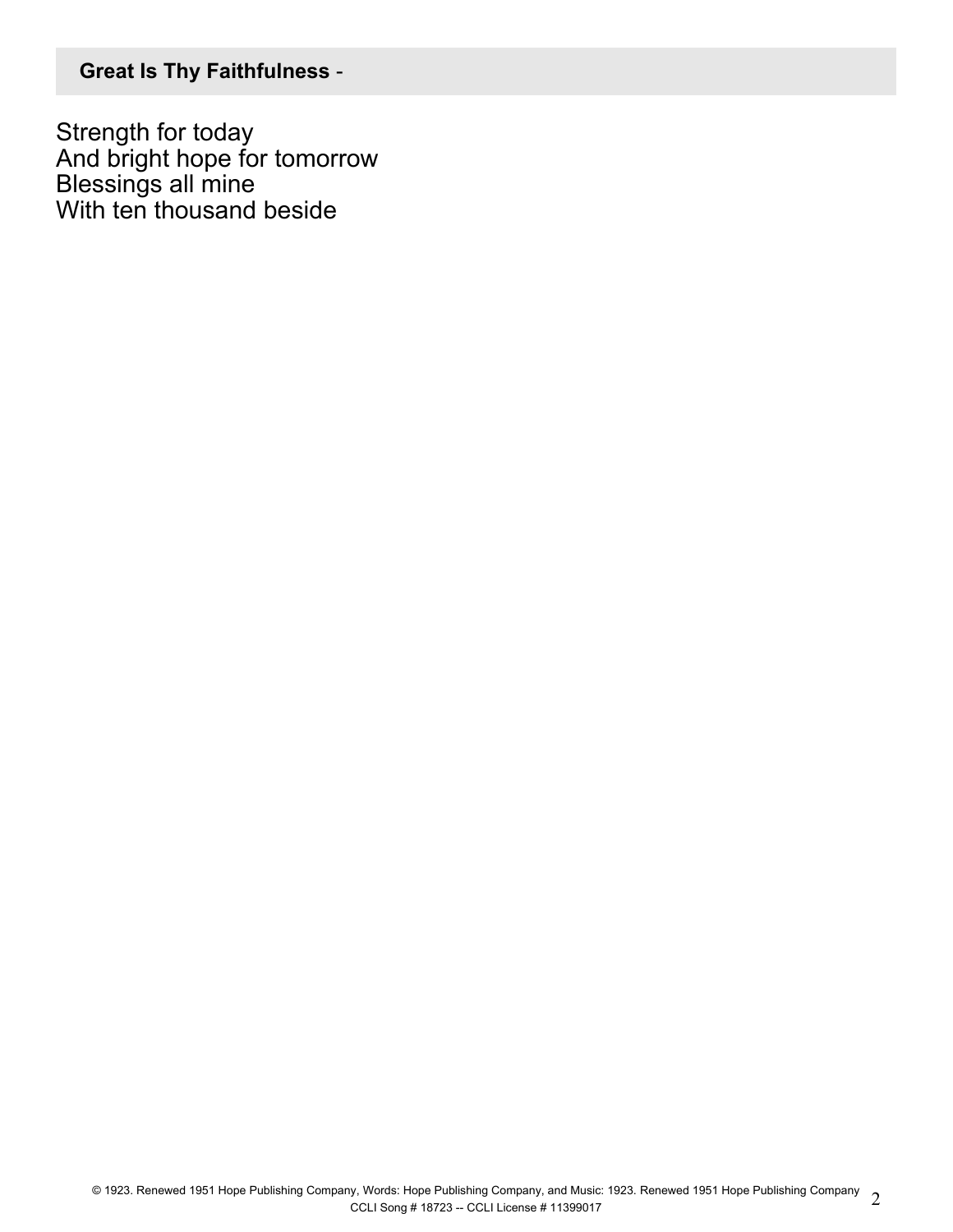# **Doxology [Lyrics]**

**[Default Arrangement]**

Praise God, from Whom all blessings flow

Praise Him, all creatures here below

Praise Him above, ye heavenly host

Praise Father, Son, and Holy Ghost

Amen